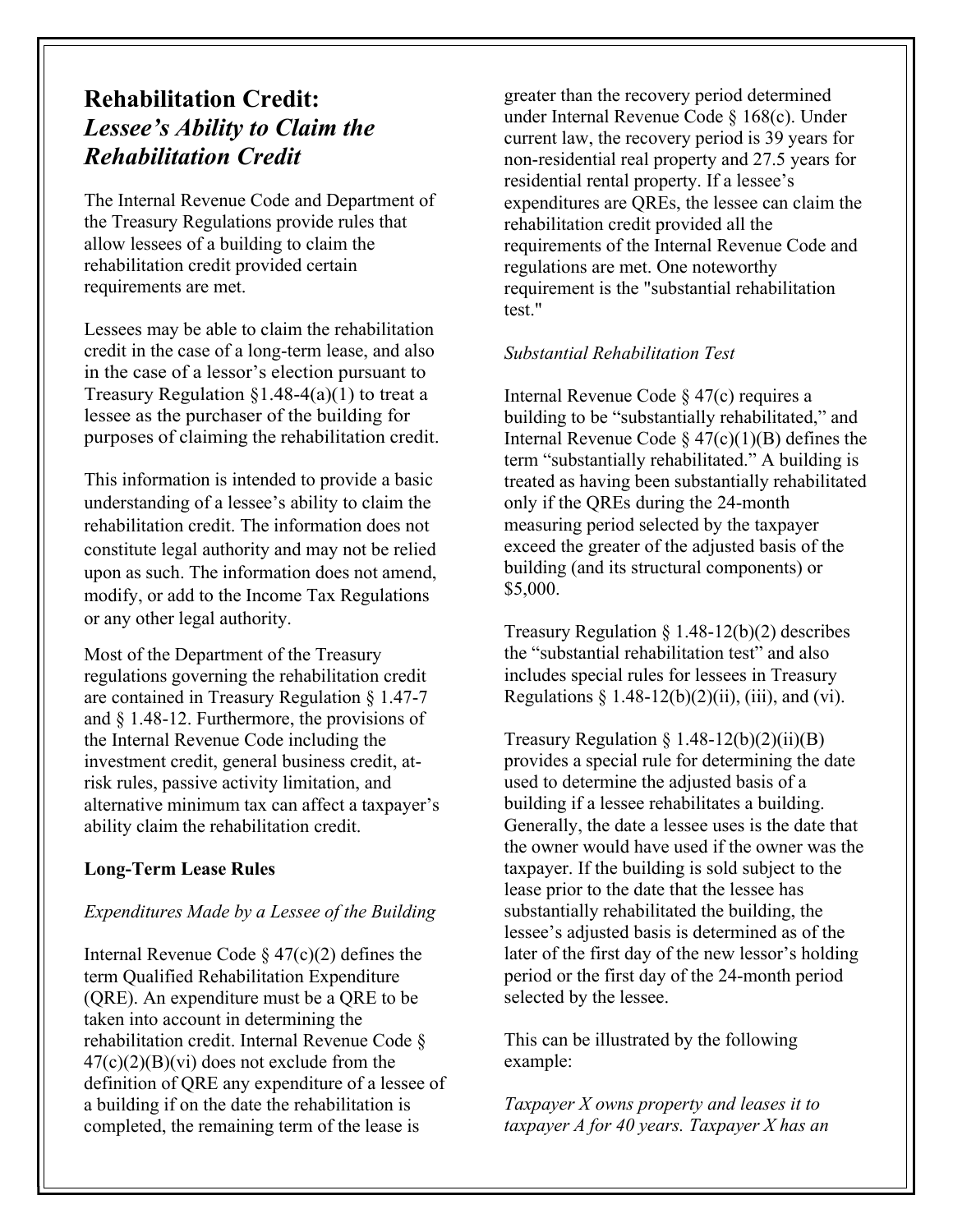*adjusted basis of \$500,000 in the property and does not wish to spend any money on rehabilitating the building. Taxpayer A must spend more than \$500,000 during a 24-month measuring period to be eligible for the rehabilitation credit. If during the rehabilitation project, but before Taxpayer A spends more than \$500,000, Taxpayer X sells the building to Taxpayer Z for \$750,000, Taxpayer A must now spend more than \$750,000 to be eligible for the rehabilitation credit.*

Treasury Regulation  $\S 1.48-12(b)(2)(iii)(B)$ provides a special rule for determining the adjusted basis of the building. In the case of a building that is leased to one or more tenants in whole or in part, adjusted basis is determined by adding the adjusted basis of the lessor in the building and the adjusted bases of the lessees in the leasehold and any leasehold improvements that are structural components of the building. The lessee is responsible for establishing the lessor's basis when determining if the substantial rehabilitation test has been met. Generally, the lessor will provide the lessee with this information. In the event the lessor does not provide the required basis information, the lessee must show that their QREs incurred during the 24-month test period exceeded the fair market value of the building on the relevant date.

Treasury Regulation  $\S 1.48-12(b)(2)(vi)$ , allows the taxpayer to take into account the QREs incurred during the same rehabilitation process by any other person who has an interest in the building. Thus, for example, to determine whether a building has been substantially rehabilitated, a lessee may include the expenditures of the lessor and of other lessees; a condominium owner may include the expenditures incurred by other condominium owners; and an owner may include the expenditures of the lessees.

After taking these special rules into account, the QREs must exceed the greater of the aggregate adjusted basis of all parties who have an interest in the building (i.e., the adjusted basis of the lessor in the building and the adjusted bases of the lessees in the leasehold and any leasehold improvements that are structural components of the building) or \$5,000. Treasury Regulation  $\delta$  $1.48 - 12(b)(2)$ .

As a result of these special rules, the property owner (lessor) and several lessees could all qualify for the rehabilitation credit as long as the aggregate rehabilitation expenditures of all parties are considered when determining if the project meets the substantial rehabilitation test. The amount of credit each party would claim would be based on the amount each party expended during the rehabilitation.

This can be illustrated in the following example:

*Taxpayer X owns a building and leases space in the building to Taxpayer A, Taxpayer B and Taxpayer C. Each lessee has a lease term is in excess of 39 years. The adjusted basis of the building before rehabilitation is \$75,000. Taxpayers X, B and C spend a total of \$80,000 to substantially rehabilitate the building. A \$16,000 (\$80,000 x 20%) rehabilitation credit has been generated. If Taxpayer X spent \$25,000, Taxpayer B spent \$10,000 and Taxpayer C spent \$45,000, they will each be entitled to claim a portion of the allowable rehabilitation credit - \$5,000 for Taxpayer X, \$2,000 for Taxpayer B and \$9,000 for Taxpayer C.*

Treasury Regulations  $\S 1.48-12(b)(2)(x)$ provides examples that further illustrate the application of the substantial rehabilitation test.

#### **Lessor's Election Rules**

Internal Revenue Code  $\S$  50(d)(5) and Treasury Regulation § 1.48-4(a)(1) permit a lessor of property (or portion of the property) to elect to treat a lessee of the property (or a portion of the property) as having purchased the property for purposes of the rehabilitation credit. The lessee of the building (or a portion of the building) is allowed to take the lessor's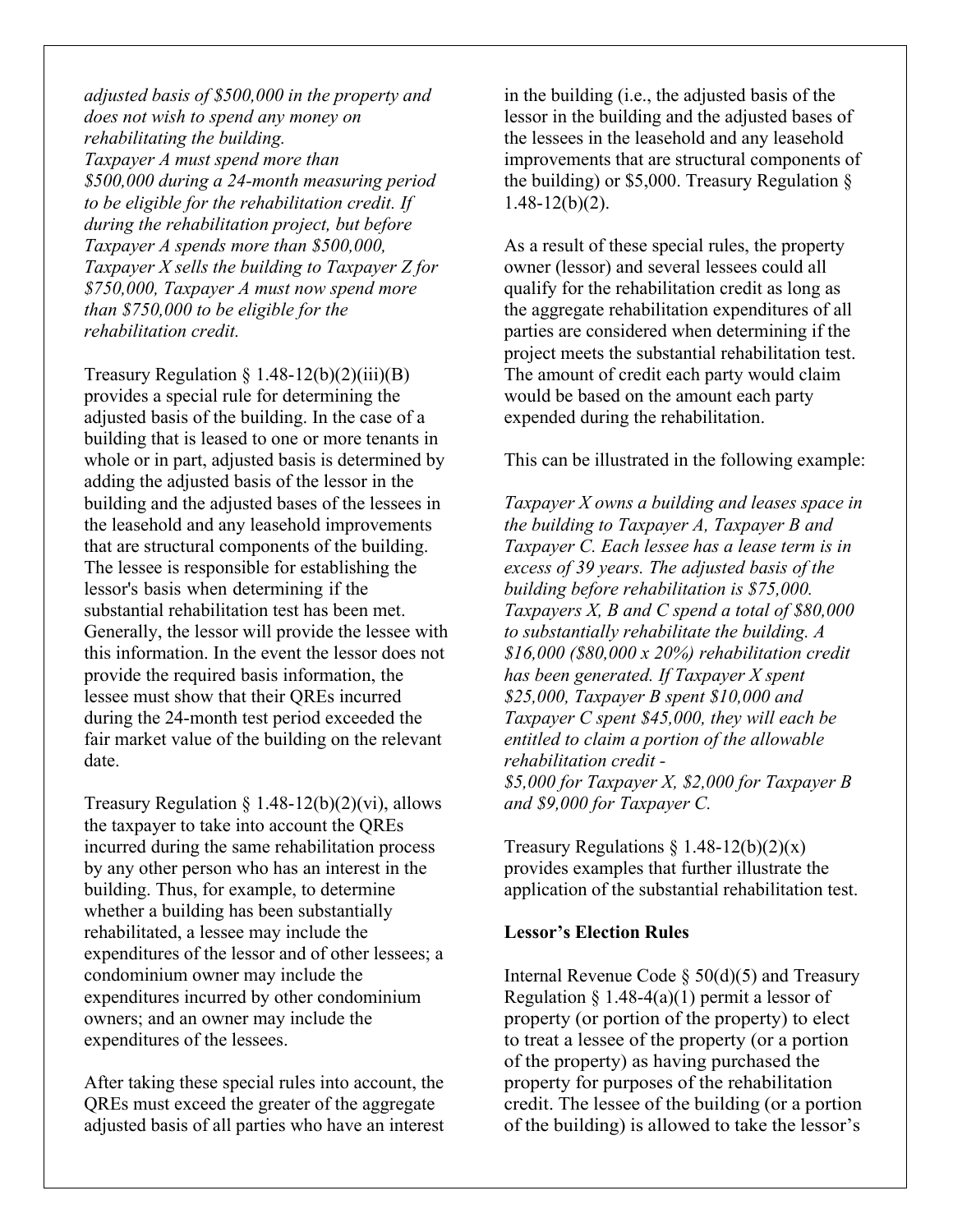QREs into account for claiming the rehabilitation credit provided all requirements are met.

Treasury Regulation  $\S$  1.48-4(a)(1) provides the requirements for the time and manner for making an election to treat the lessee as having purchased the building for purposes of the

rehabilitation credit.

The lessor of the property is required to provide the lessee of the property with all the information needed to complete Form 3468 Investment Credit.

## *Property Requirements*

Treasury Regulation  $\S 1.48-4(a)(1)$  describes the following conditions that must be satisfied for a lessor to treat the lessee as purchaser of the property:

(1) The property must be "section 38 property" in the hands of the lessor; that is, it must be property with respect to which depreciation is allowable to the lessor and it must satisfy the other requirements set forth under § 1.48-1 of the Treasury Regulations, "Definition of section 38 property".

(2) The property must be "new section 38 property" in the hands of the lessor (within the meaning of § 1.48-2), and the original use of such property must commence with the lessor.

(3) The property must be such that it would have constituted "new section 38 property" to the lessee if such lessee had actually purchased the property.

(4) A statement of election to treat the lessee as a purchaser must be made. Treasury Regulation 1.48-4.

(5) The lessor cannot be a mutual savings bank, cooperative bank, or an entity described in Treasury Regulation § 1.48-4(a)(1)(v).

A tax-exempt entity generally cannot pass the rehabilitation credit to its lessee(s) because Treasury Regulation  $\S 1.48-4(a)(1)(i)$  requires that the property be property with respect to which depreciation is allowable to the lessor.

The lessor and the lessee may both be considered as the original users of the property. The lessee would be considered the original user if he is the first person to use the property for its intended function*.* Treasury Regulation § 1.48- 4(b).

## *Lease Requirements*

The Treasury Regulations generally allow the lessor to elect to treat the lessee as owner of the property if the lease is a long-term lease. A credit may be allowed if the lease is a "shortterm lease" as defined in Treasury Regulation § 1.48-4(a)(2), however, the amount of the credit allowed is reduced. Additionally, the credit is not allowed in the case of a short-term lease that is a "net lease." Treasury Regulation § 1.48-  $4(a)(2)(iv)$ .

In general, if a lessor elects to treat the lessee as the purchaser of the property, the lease is considered a short-term lease if the lease term is less than 80% of the class life of such property (currently 39 years for non-residential rental and 27.5 years for residential rental). Accordingly, if the lease term is at least 31.2 years for nonresidential rental property or 22 years for residential rental property, the short-term lease election rules do not apply.

In the case of short-term lease property, the lessee is treated as having acquired only a portion of the leased property. The amount the lessee is treated as having acquired is an amount equal to a fraction (the numerator of the fraction is the term of the lease and the denominator is the class life of the property leased) of the amount for which the lessee would have been treated as having acquired if the property were not short-term lease property**.** Treasury Regulation  $\S$  1.48-4(c)(3).

This is illustrated in the following example:

*Taxpayer X agrees to lease its entire property to Taxpayer A for 10 years. Taxpayer X spends \$120,000 as QREs to substantially rehabilitate*